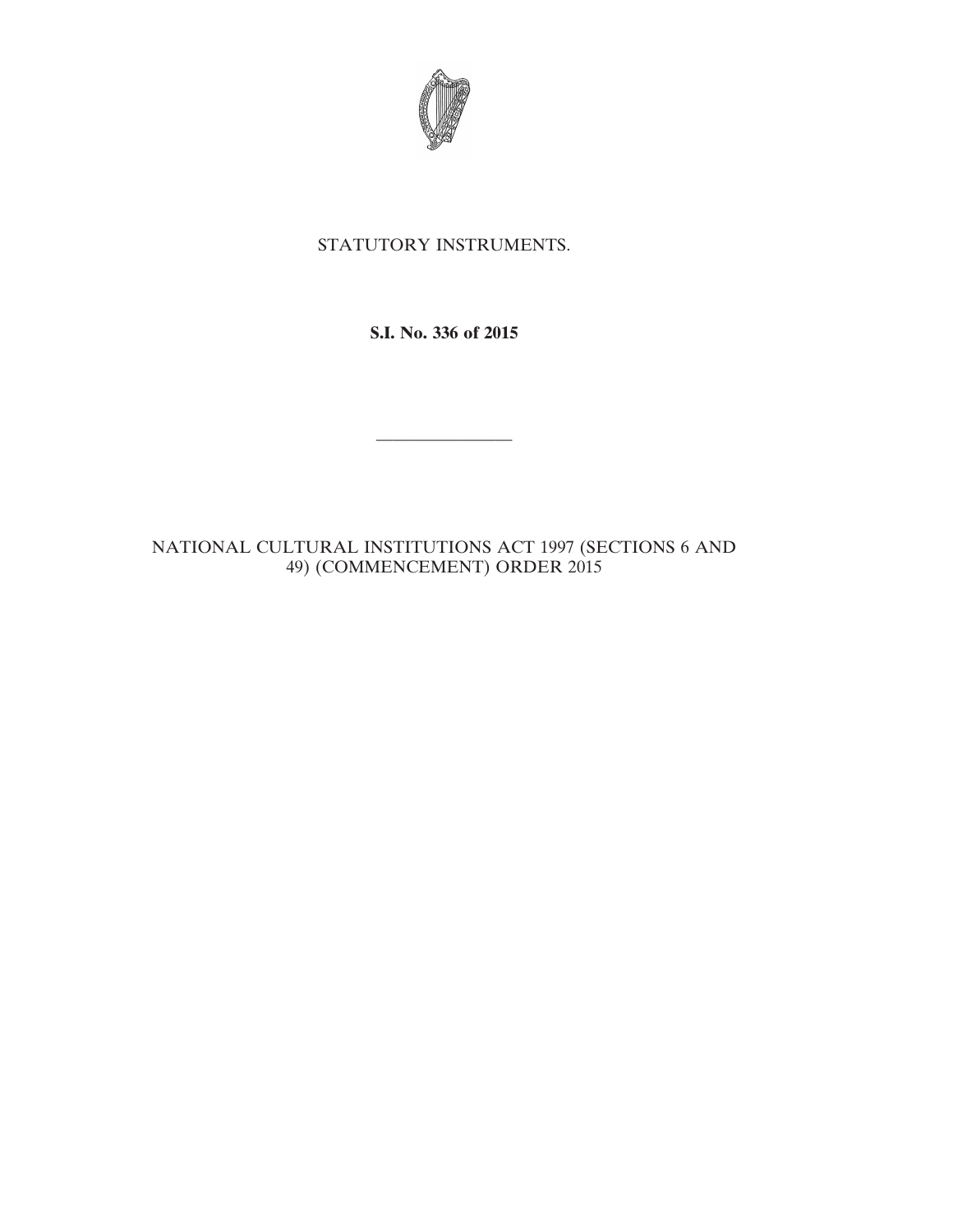## NATIONAL CULTURAL INSTITUTIONS ACT 1997 (SECTIONS 6 AND 49) (COMMENCEMENT) ORDER 2015

I, HEATHER HUMPHREYS, Minister for Arts, Heritage and the Gaeltacht, in exercise of the powers conferred on me by section 1(4) of the National Cultural Institutions Act 1997 (No. 11 of 1997) and the Arts and Culture (Transfer of Departmental Administration and Ministerial Functions) Order 2002 (S.I. No. 302 of 2002) (as adapted by the Tourism, Culture and Sport (Alteration of Name of Department and Title of Minister) Order 2011 (S.I. No. 220 of 2011)), hereby order as follows:

1. This Order may be cited as the National Cultural Institutions Act 1997 (Sections 6 and 49) (Commencement) Order 2015.

2. The day fixed as the day on which the following provisions of the National Cultural Institutions Act 1997 (No. 11 of 1997) come into operation, namely—

- (*a*) section 6(1), in so far as it relates to the repeal of the Documents and Pictures (Regulation of Export) Act 1945 (No. 29 of 1945),
- (*b*) section 6(2), in so far as it is not already in operation, and
- (*c*) in section 49—
	- (i) paragraphs  $(a)$ ,  $(b)$  and  $(c)$  of subsection  $(1)$ ,
	- (ii) subsection (2),
	- (iii) subsection (4), in relation to any document or painting,
	- (iv) subsection (5), in relation to paragraphs (*a*) and (*b*) of subsection (1), and
	- (v) subsection (15),

is 27 July 2015.

*Notice of the making of this Statutory Instrument was published in "Iris Oifigiúil" of* 31*st July*, 2015.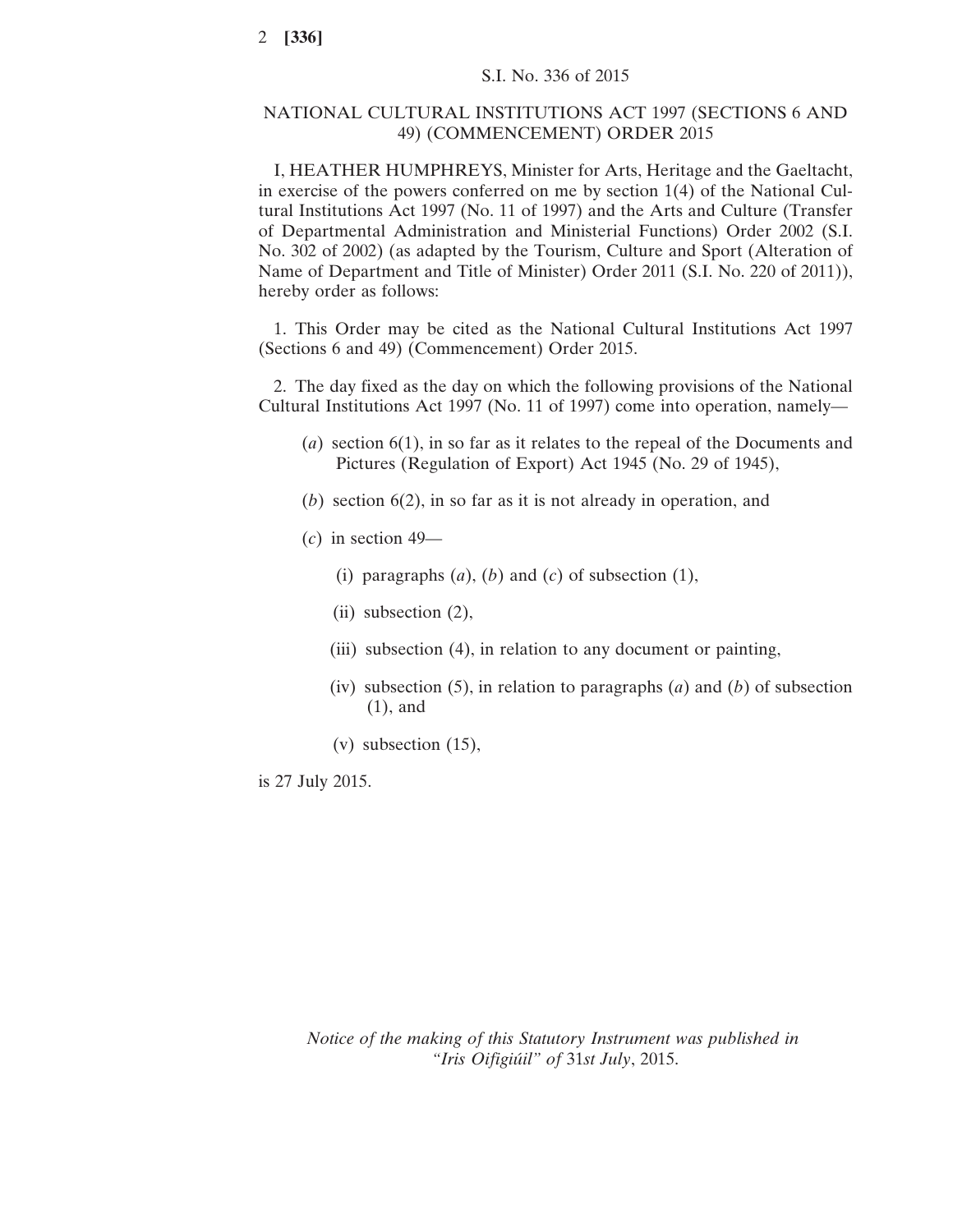**[336]** 3



HEATHER HUMPHREYS, Minister for Arts, Heritage and the Gaeltacht.